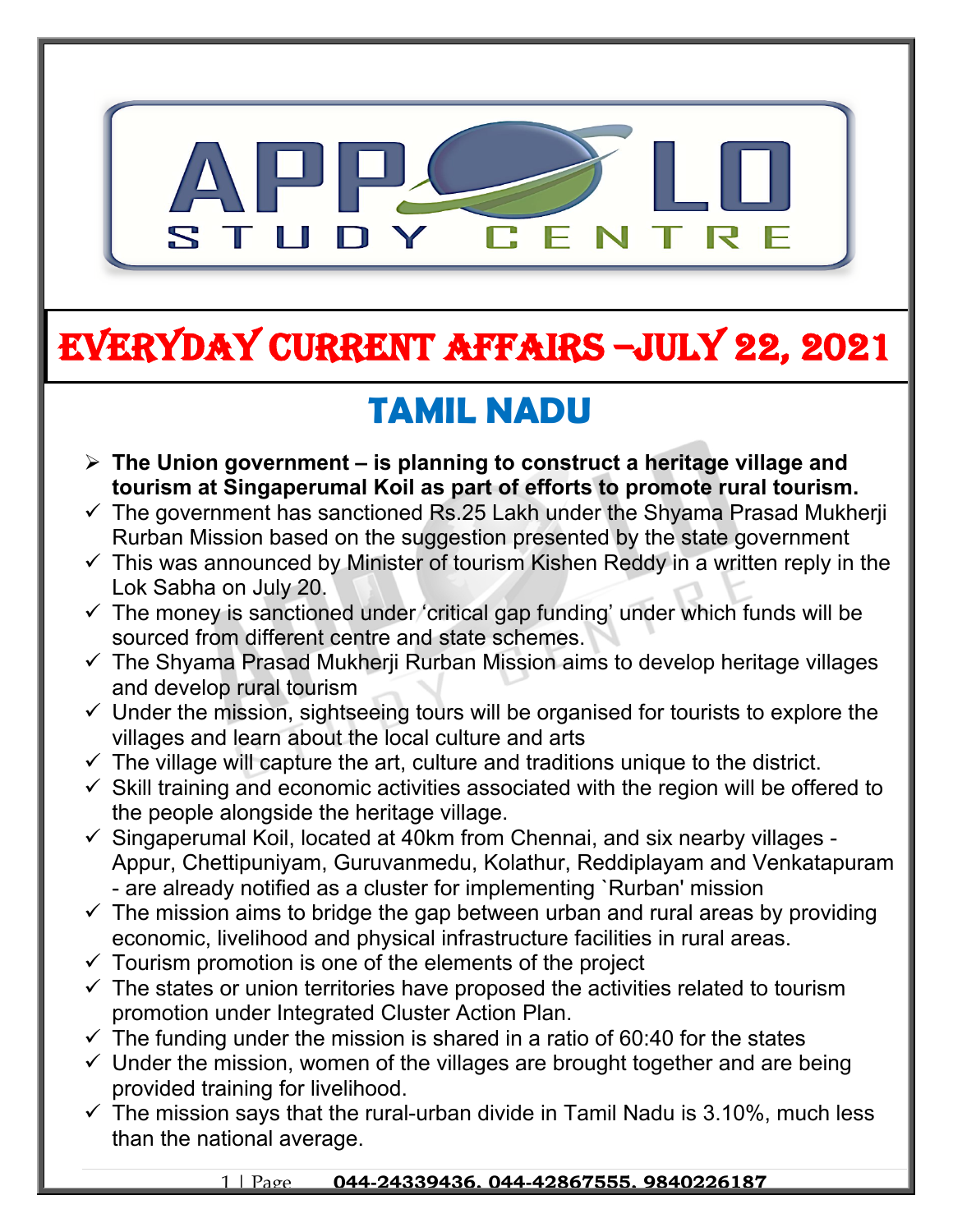- $\checkmark$  The scheme is expected to reduce the gap further and also promote rural and heritage tourism.
- $\checkmark$  A similar attempt is being made effectively in Jharkhand under the Shyama Prasad Mukherji Rurban Mission.

## **INTERNATIONAL**

 **Saudi female officers – were allowed to guard Islam's holiest sites in Mecca during the Haj pilgrimage for the first time**



- $\checkmark$  Since April, dozens of Saudi women soldiers have been deployed as part of the security services to monitor pilgrims in Mecca and Medina, the birth places of Islam.
- $\checkmark$  Saudi Crown Prince Mohammed bin Salman, under his reform plan "Vision 2030", lifted a driving ban on women and granted them more control over family matters.
- $\checkmark$  The Haj ministry also officially allowed women of all ages to make the pilgrimage without a male relative on the condition that they travel together in a group.

### **COMMITTES**

 **Union aviation minister Jyotiraditya Scindia - has formed three advisory groups covering all areas of the Covid-hit aviation sector.**



2 | Page **044-24339436, 044-42867555, 9840226187**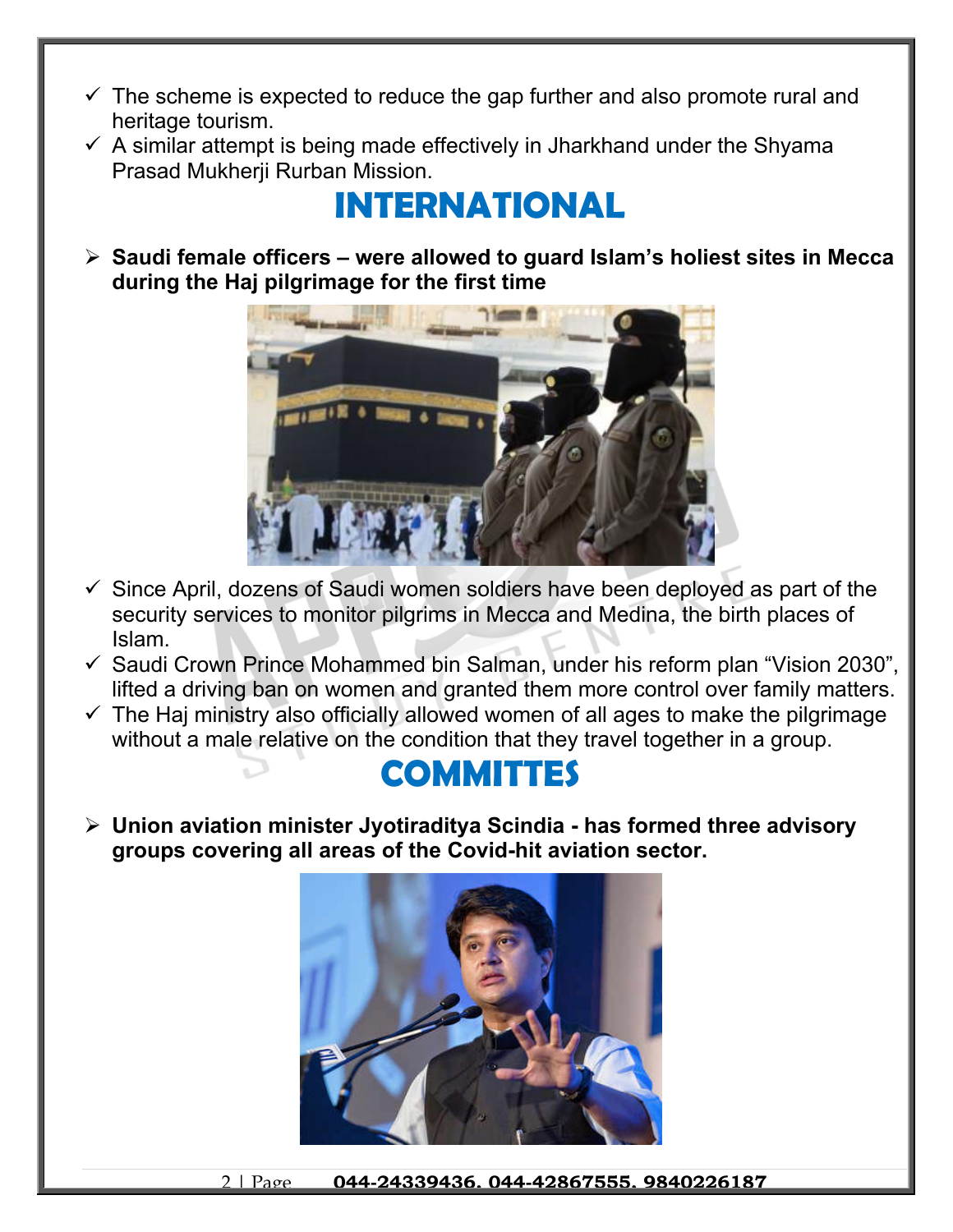- $\checkmark$  The groups, comprising industry leaders, will ensure the improvement in the industry-government coordination to revive the aviation sector
- $\checkmark$  They will be meeting the Aviation Minister every month to apprise him of the critical steps needed to be taken to revive the aviation sector.
- $\checkmark$  Based on the suggestions, the Minister will decide what needs to be done to improve the overall financial health of the sector that will lead to better connectivity, both domestic and international.
- $\checkmark$  The three advisory groups comprise of airlines, airport operators and MRO, cargo carriers and ground handling companies.
- $\checkmark$  The groups shall meet regularly to discuss issues and resolve challenges facing each sector.
- $\checkmark$  Apart from the Union aviation minister and the minister of state, these groups will have top officials from the ministry and organisations like AAI, DGCA and AERA alongwith key representatives from private sector.
- $\checkmark$  The airline group has three promoters IndiGo's Rahul Bhatia, SpiceJet's Ajay Singh and GoAir's Ness Wadia alongwith CEO/ CMDs — AirAsia India's Sunil Bhaskaran, Vistara's Bhaskar Bhat, Air India's Rajiv Bansal and Alliance Air CEO.
- $\checkmark$  This group will advise on issues like how to enhance domestic and international connectivity, enhance passenger experience, improve financial viability of airlines and on regulatory matters.

## **CONFERENCES & SUMMITS**

 **Union Environment Minister, Bhupender Yadav – to address the G20 ministerial meeting on environment and climate change on July 22**



- $\checkmark$  The two-day Environment Ministerial Meeting of the G20 countries is scheduled to be held in Naples, Italy
- $\checkmark$  Minister of State for Environment Ashwini Choubey is also part of the delegation taking part in the meeting
- $\checkmark$  The meeting is being held in hybrid format and India shall participate the meeting through video conferencing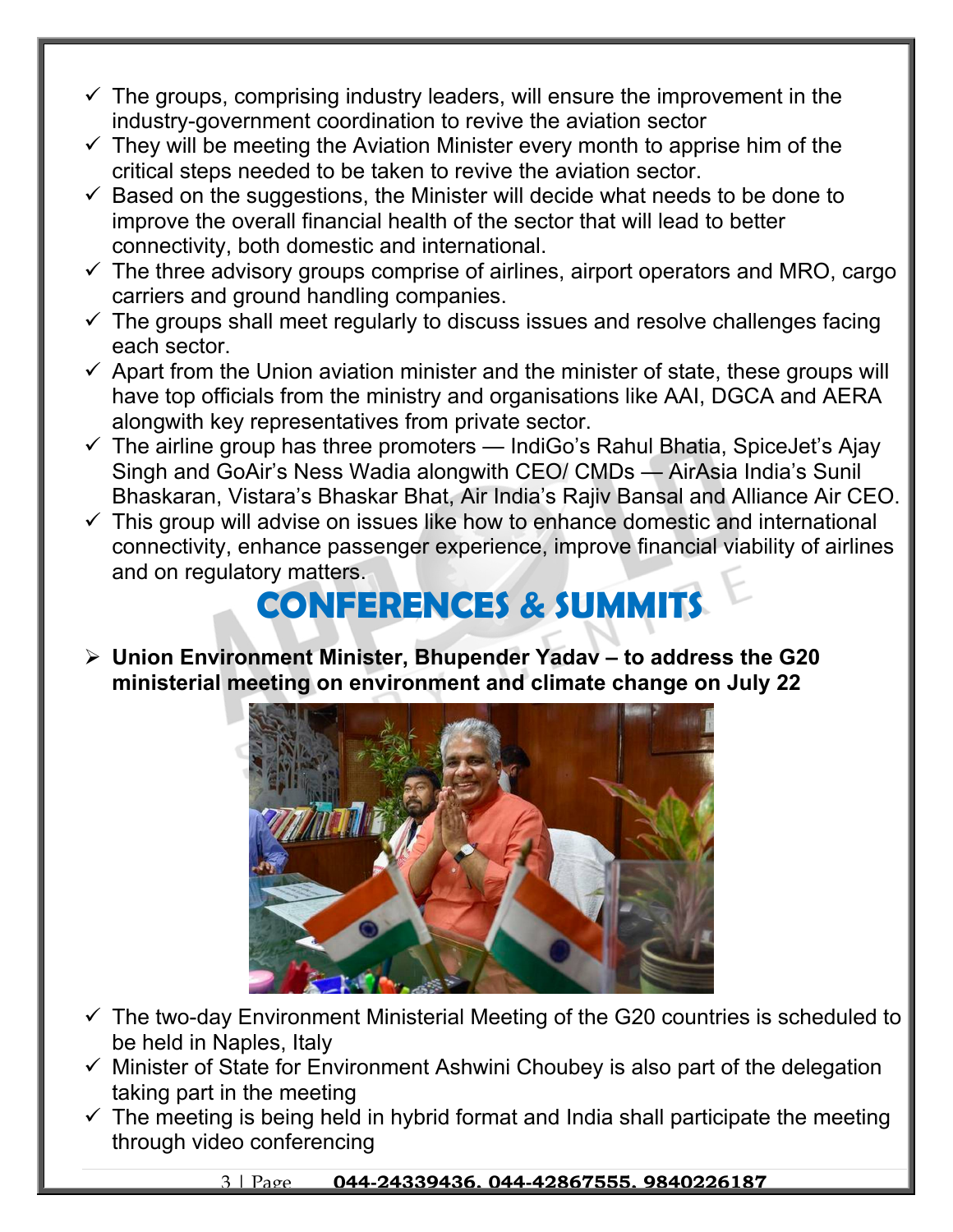- $\checkmark$  The 16th G20 Summit, under Italian Presidency, will have a primary theme of 'People', 'Planet' and 'Prosperity'.
- $\checkmark$  The meeting is expected to discuss the EU's recent proposal on the world's first carbon border tax.
- $\checkmark$  Under this proposal, the 27 EU nations will impose border tax on imports of carbon-intensive goods.
- $\checkmark$  The tax plan, yet to be legally formalised, will come into force from the year 2026.
- $\checkmark$  India has held a view that any such unilateral carbon border adjustment will be discriminatory and against the principles of equity and CBDR-RC (common but differentiated responsibilities and respective capabilities)
- $\checkmark$  The meeting will also focus on reaching a positive outcome at the crucial 26th session of the UN climate change conference (COP26) in Glasgow, UK in November.
- $\checkmark$  Environment ministers of G20 nations will also make interventions during the sessions to protect the planet and on making joint efforts for sustainable use of resources.



 **The Defence Research & Development Organization** (**DRDO**) **- has successfully flight tested the New Generation Akash surface-to-air Missile (Akash-NG) on July 21 from Integrated test range in Balasore off the Odisha coast**



- $\checkmark$  The new version of the Akash missile (Akash-NG) can strike targets at a distance of around 60 km and fly at a speed of up to Mach 2.5.
- $\checkmark$  The new missile system has been developed by the DRDO's lab in Hyderabad in collaboration with other wings of the research agency.
- $\checkmark$  The earlier version of the Akash missiles can intercept hostile aircraft, helicopters, drones and subsonic cruise missiles at a range of 25 km
- $\checkmark$  Akash missiles have already been inducted in large numbers, with orders worth around Rs.24,000 crore being placed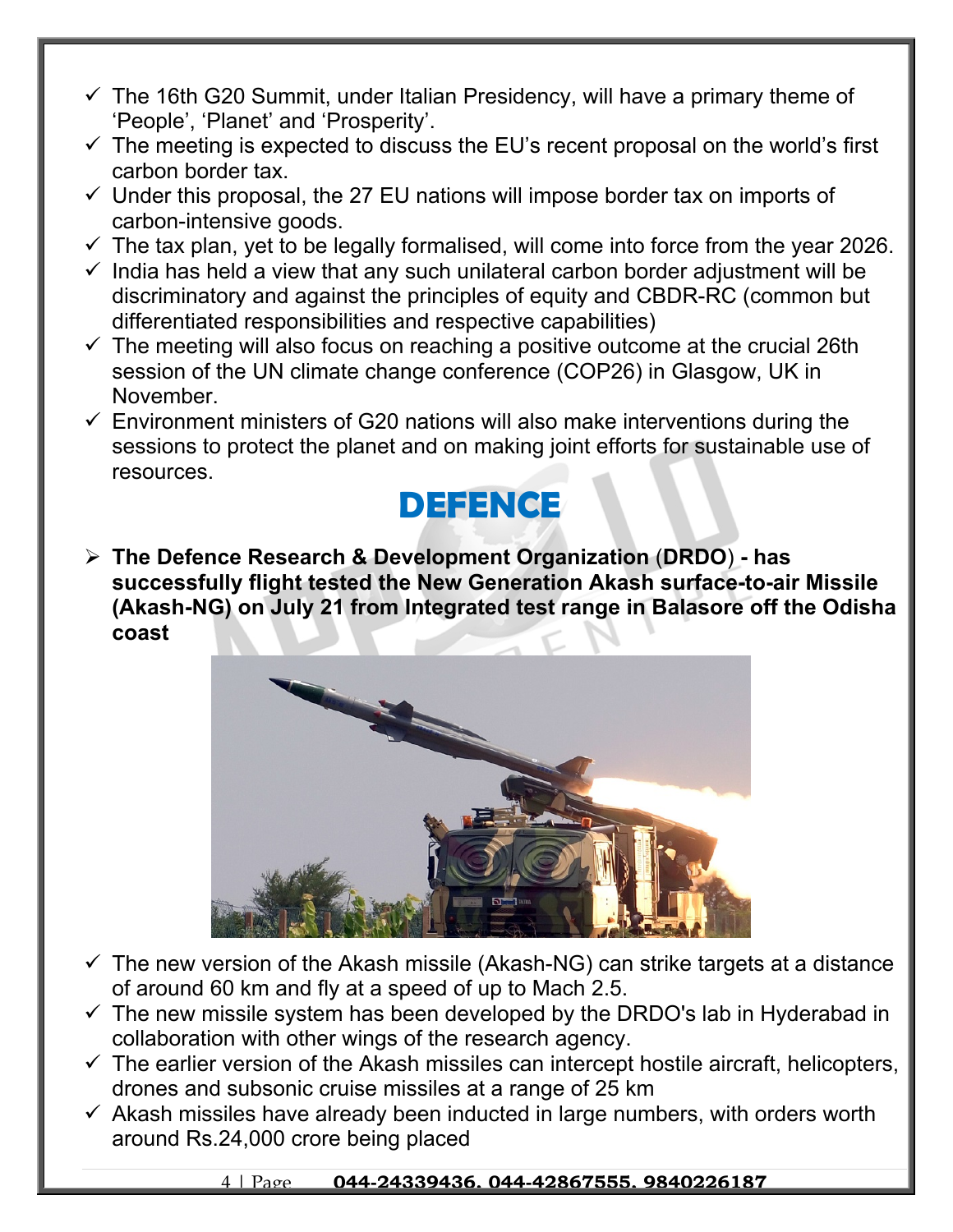- $\checkmark$  On the same day, the DRDO has also successfully conducted the flight test of an indigenously developed man-portable anti-tank guided missile, which has a strike range of 2.5 km
- $\checkmark$  The low weight, fire and forget, anti-tank guided missile was launched from a man-portable launcher
- $\checkmark$  The missile hit the target, a dummy tank, in direct attack mode and destroyed it with precision

### **SPORTS**

 **Australian city, Brisbane - was awarded the rights to host the 35th Olympic Games, scheduled to be held in 2032** 



- $\checkmark$  With this, Brisbane became the third Australian city to host the Summer Games after Melbourne (1956) and Sydney (2000).
- $\checkmark$  International Olympic Committee president Thomas Bach confirmed the result after delegates voted 72-5 with 3 abstentions at the IOC session in Tokyo on July 21
- $\checkmark$  The project will see events staged across Queensland, including in Gold Coast, which hosted the 2018 Commonwealth Games.
- $\checkmark$  Brisbane's victory looked a certainty after it was unanimously proposed as the single candidate for 2032 by the IOC's 15-strong executive board in June.
- $\checkmark$  The IOC gave Brisbane exclusive negotiating rights in February.
- $\checkmark$  Brisbane's renowned cricket stadium, known as the Gabba, will be upgraded and may host the sport at the Games.
- $\checkmark$  Cricket was played once at the Olympics, at the 1900 Paris Games.
- $\checkmark$  Paris will host the summer Olympics Games in 2024, while Los Angeles in USA will conduct the Games in 2028
- $\checkmark$  The awarding of the 2032 Olympics was the first to take place with a new election method adopted in June 2019

### 5 | Page **044-24339436, 044-42867555, 9840226187**